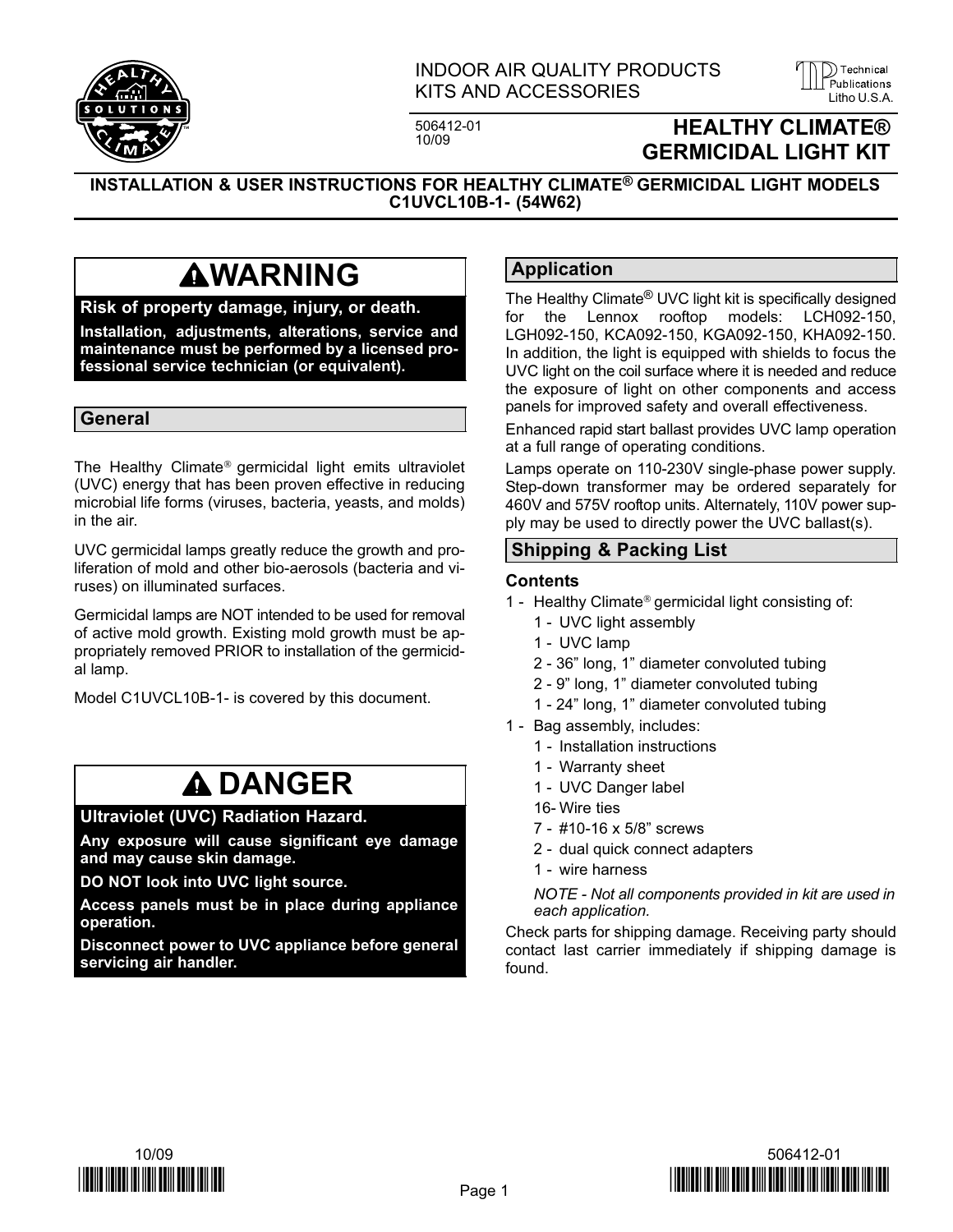# **AWARNING**

## Potential Mold Spore Release.

Application of UVC lamps to existing mold growth can cause respiratory irritation and allergic symptoms.

Do not use UVC lamps where active mold growth exists. Remove active mold growth from surfaces prior to operation of UVC lamps.

## NOTICE

Potential odor emissions.

Odors may be present when some materials are exposed to UV light.

These materials may include Technicoated or E− Coated Coils. Other materials may include chemicals, solvents, polymers and organic materials.

Some occupants may notice irritation or discomfort.

If odors are present, the UV Lights should be turned off and fresh air should be introduced into the occupied space immediately. Contact your Independent Lennox Dealer.

# **A CAUTION**

Potential Risk of Degradation of Materials.

Potential of degraded wire insulation may cause human injury through electrical shock.

UVC light may damage plastics and rubber materials. May cause fabric discoloration.

Avoid UVC light exposure to plastic drain pans, wire insulation, flex duct or other plastic/rubber components.

Before installation, confirm that any corrosion-resistant coating (if applied to the coil) will not be negatively impacted by the UVC light exposure.

## Required Tools and Unique Supplies

- - Drill -
- Phillips screw bit or screwdriver -
- Cotton cloth and gloves

| <b>Part No.</b> | <b>Replacement Part Description</b> |
|-----------------|-------------------------------------|
| X7623           | UVC lamp                            |
| X7625           | Enhanced ballast                    |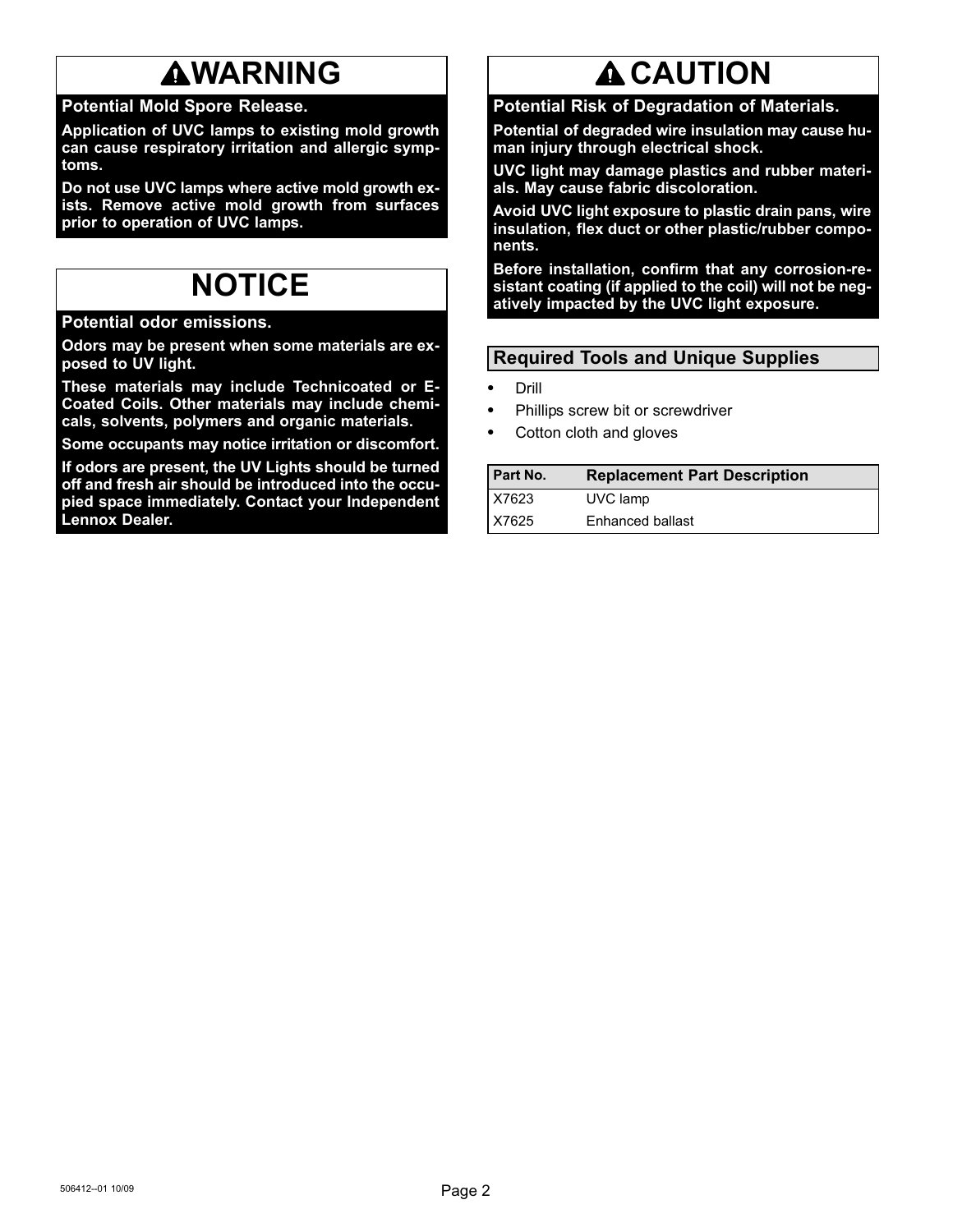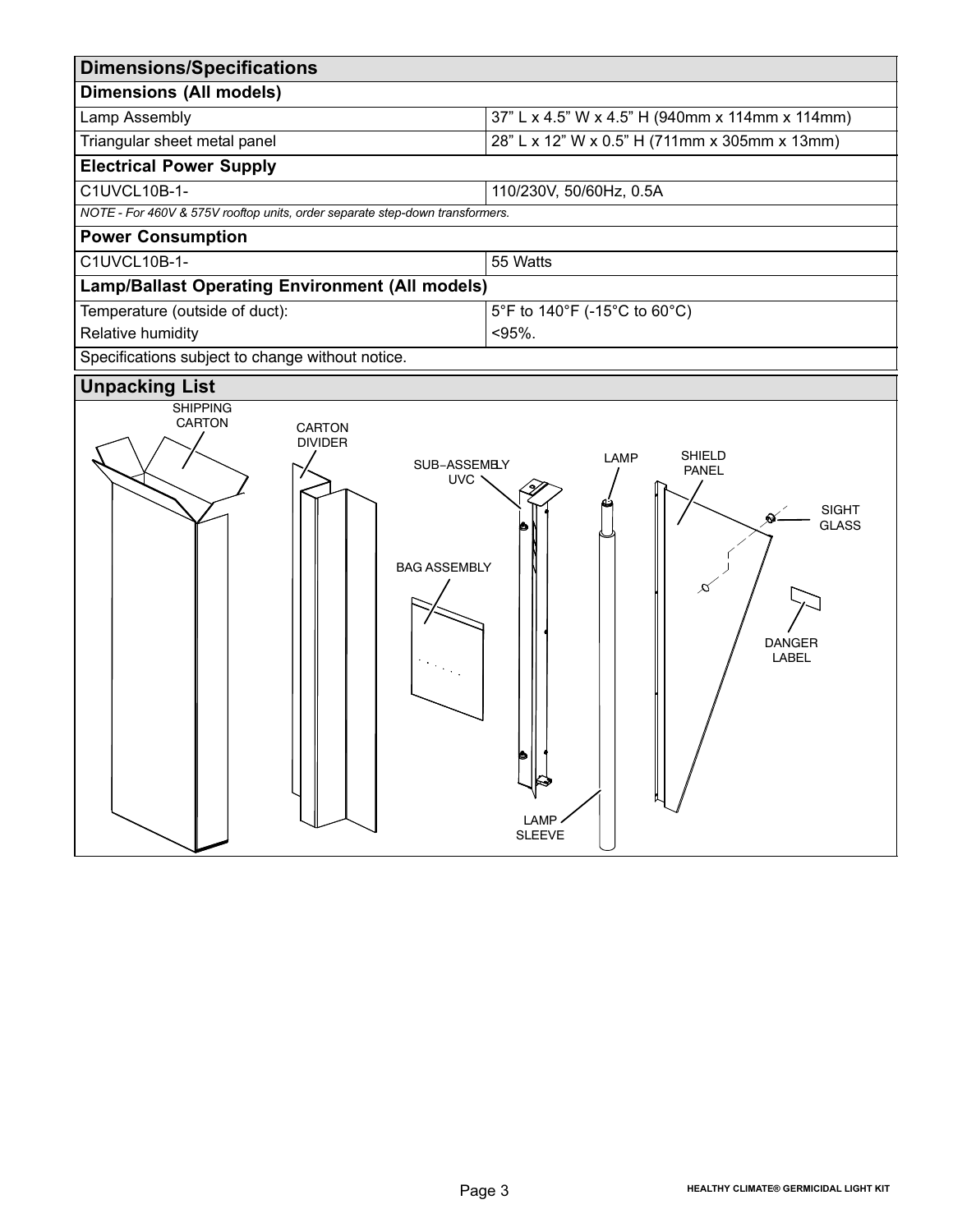## <span id="page-3-0"></span>Parts Arrangement



Figure 1. Parts arrangement with wire routing (Typical)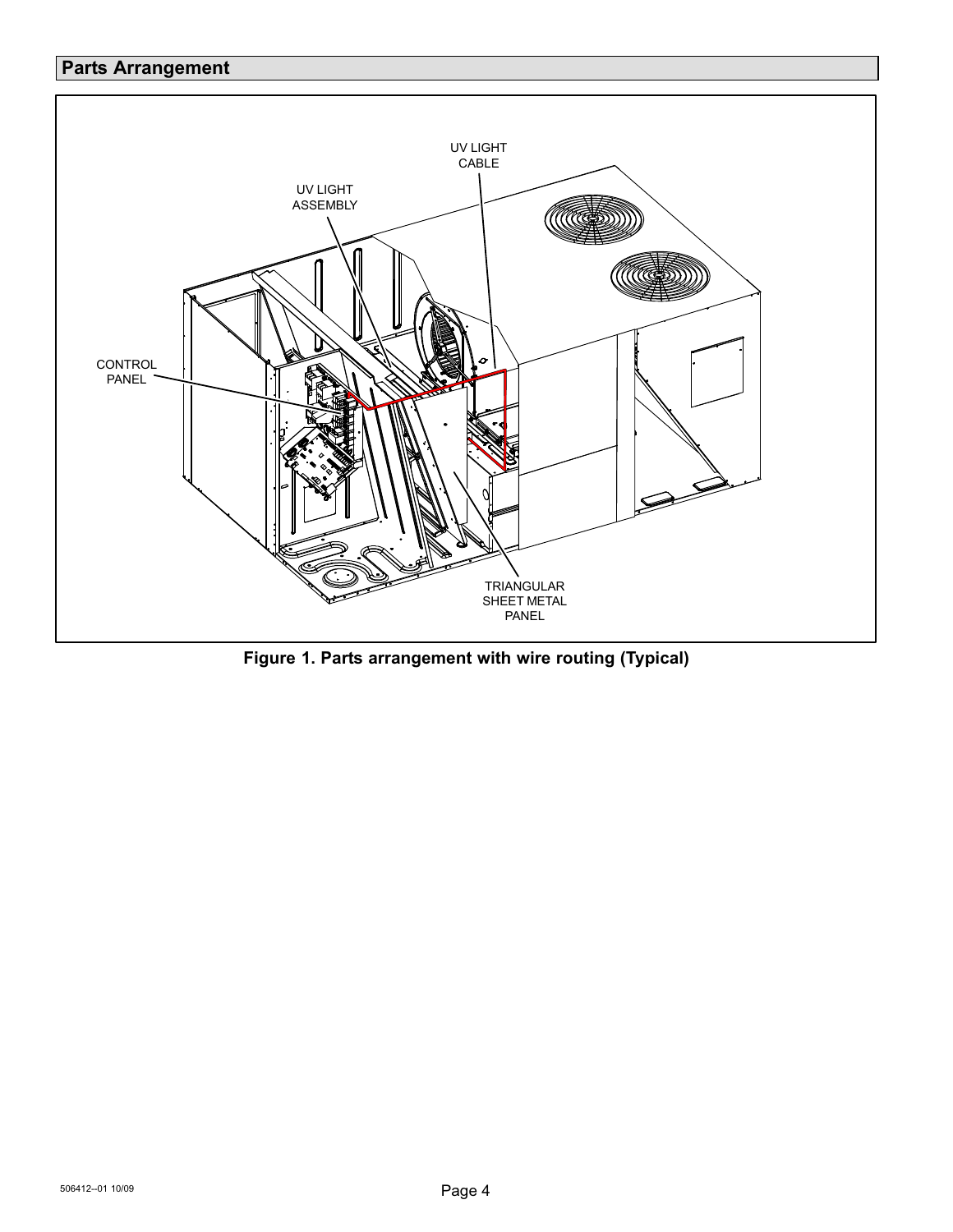### <span id="page-4-0"></span>Installation

### Preparing for installation

Before installing the UVC devices: -

- Turn off power to the rooftop unit. -
- Open access to the control box, blower compartment and the filter section.
- Review unpacking list and parts arrangement and wire routing as shown in figure [1](#page-3-0).

## **AWARNING**

Electric shock hazard. Can cause injury or death. Disconnect all remote power supplies

before opening any unit access panels. Unit may have multiple power supplies. Do not operate without access panels in place.

### UVC exposure protection

The UVC light is equipped with a unique directional shield to focus the UVC light on the coil surface and drain pan where it is needed and reduce the exposure of light on other components such as wiring, plastic parts etc. For shielding of electrical wiring in the rooftop unit, black convoluted tubing is included with the kit. However, if there is any concern, aluminum foil tape can also be used to cover up any exposed component.

# **AWARNING**

### Potential Risk of Fire.

Dust, lint and other debris may cause fire if allowed to come in contact with illuminated UVC lamp.

Remove any dust, lint or other debris from lamps and surrounding duct system.

## **A CAUTION**

### Sharp Edges Hazard.

Equipment sharp edges can cause injury. Use protective gloves when grasping equipment edges.

### Installation of UVC light assembly

The lamp for the UVC light assembly comes separately packaged in a foam sleeve. Install the lamp to the UVC assemlbly prior to installing it in the rooftop unit.

1. Wear cotton gloves or use a cotton cloth when handling the new lamp. To install the lamp, remove black plastic splash guards from the (2) lamp holders of the UVC assembly. Gently but firmly push in the splash guards on each end of the lamp (see figure 2). Align and insert the lamp with splash guard into the lamp holders of the UVC assembly until each end clicks into place (see figure 2).



### Figure 2. Installing Lamp in Holder Clips

2. Carefully place the UVC assembly on the blower deck. Line up the mounting holes on the UVC assembly with the mounting holes on the blower deck (see figure 3). Use the #10 screws provided to attach the UVC assembly in place.



Figure 3. Attaching UVC Light Assembly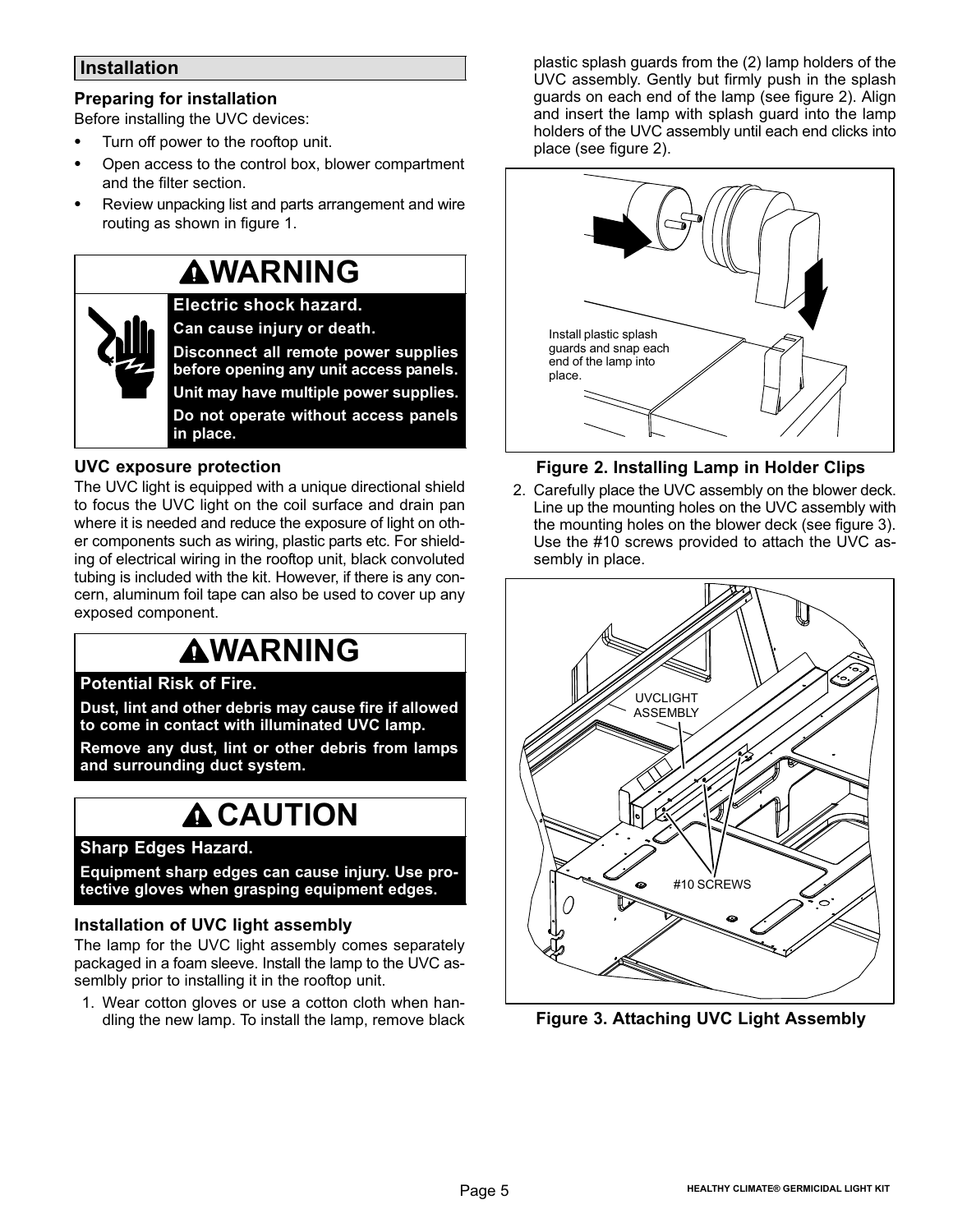### Installation of Lamp Cable



### Figure 4. Installing Lamp Cable

- 1. Run the UVC cable along the limit switch wire harness (see figure 4).
- 2. Route the UVC cable through the coil bracket and divider panel (see figure 5) into the controls section.

Wire tie the cable at multiple locations along the existing wire harness.

- 3. Connect the UVC cable to the control panel based on the applicable section described below in sections A through C.
	- A For all 230V rooftop models, connect the black and white conductors of the UVC cable to transformer T1 using (2) quick−connect adapters included in the kit (see figure [6](#page-6-0)).
	- B For 460V or 575V rooftop models without T3 transformer, install new step−down transformer T49 (ordered separately: 460/230,75VA minimum or 575/230, 75VA minimum). Connect the black conductor of the ballast power cable to the black conductor of the T49 transformer (see figure [7\)](#page-6-0). Connect the white conductor of the ballast power cord to the L2 terminal of the K1 contactor using the adapter provided in the kit.
	- C For 575V rooftop models with T3 transformer (for gas heat), connect the black conductor of the ballast power cable to the black conductor of the T3 transformer using the wire harness provided in the kit (see figure [8\)](#page-6-0). Connect the white conductor of the ballast power cord to the L2 terminal of the K1 contactor using the adapter provided in the kit.



Figure 5. UVC Wire Routing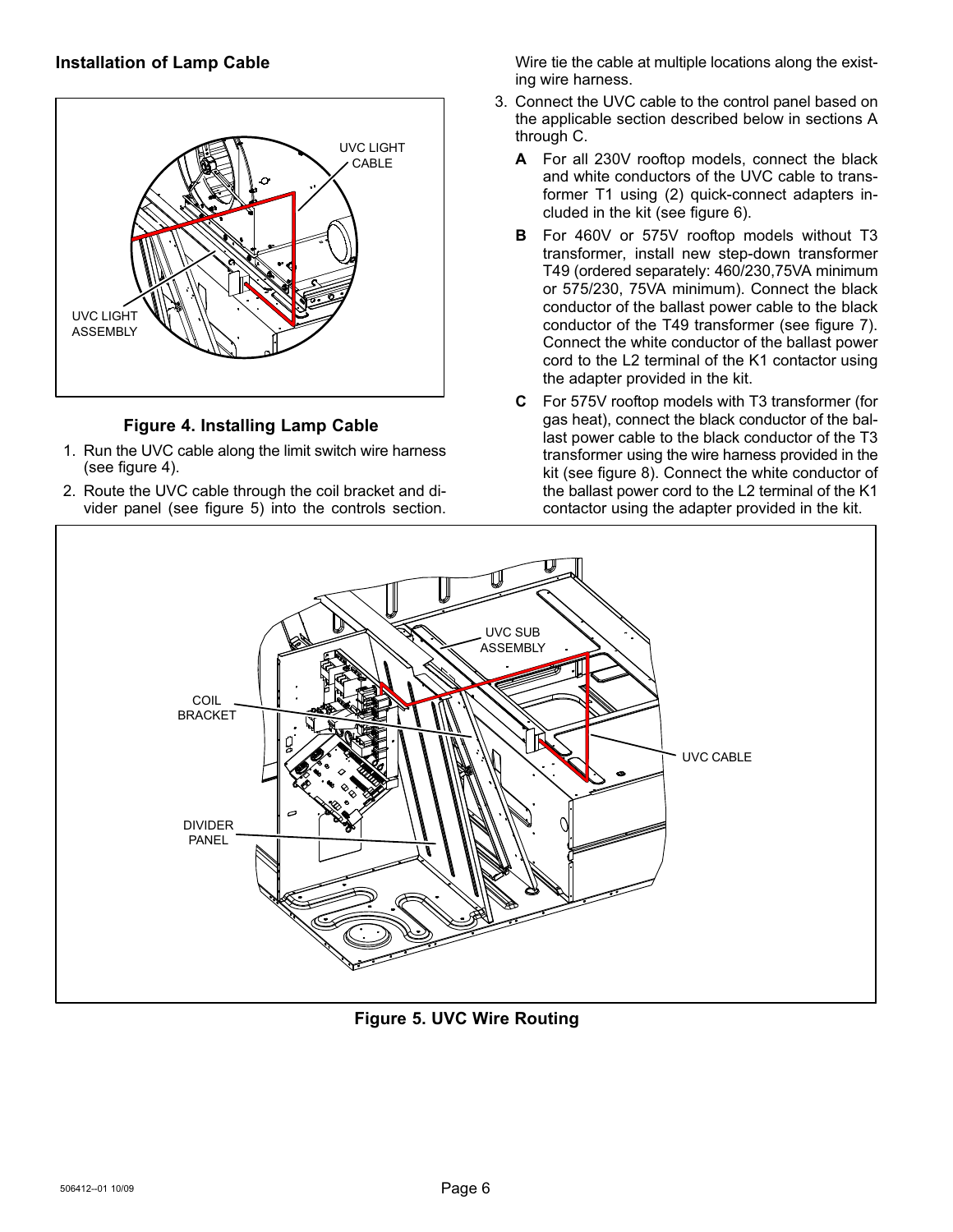<span id="page-6-0"></span>





Figure 7. Connect cable to Step−down Transformer T49 (460/575 Volt units)



Figure 8. Connect cable to transformer T3 (575 Volt units)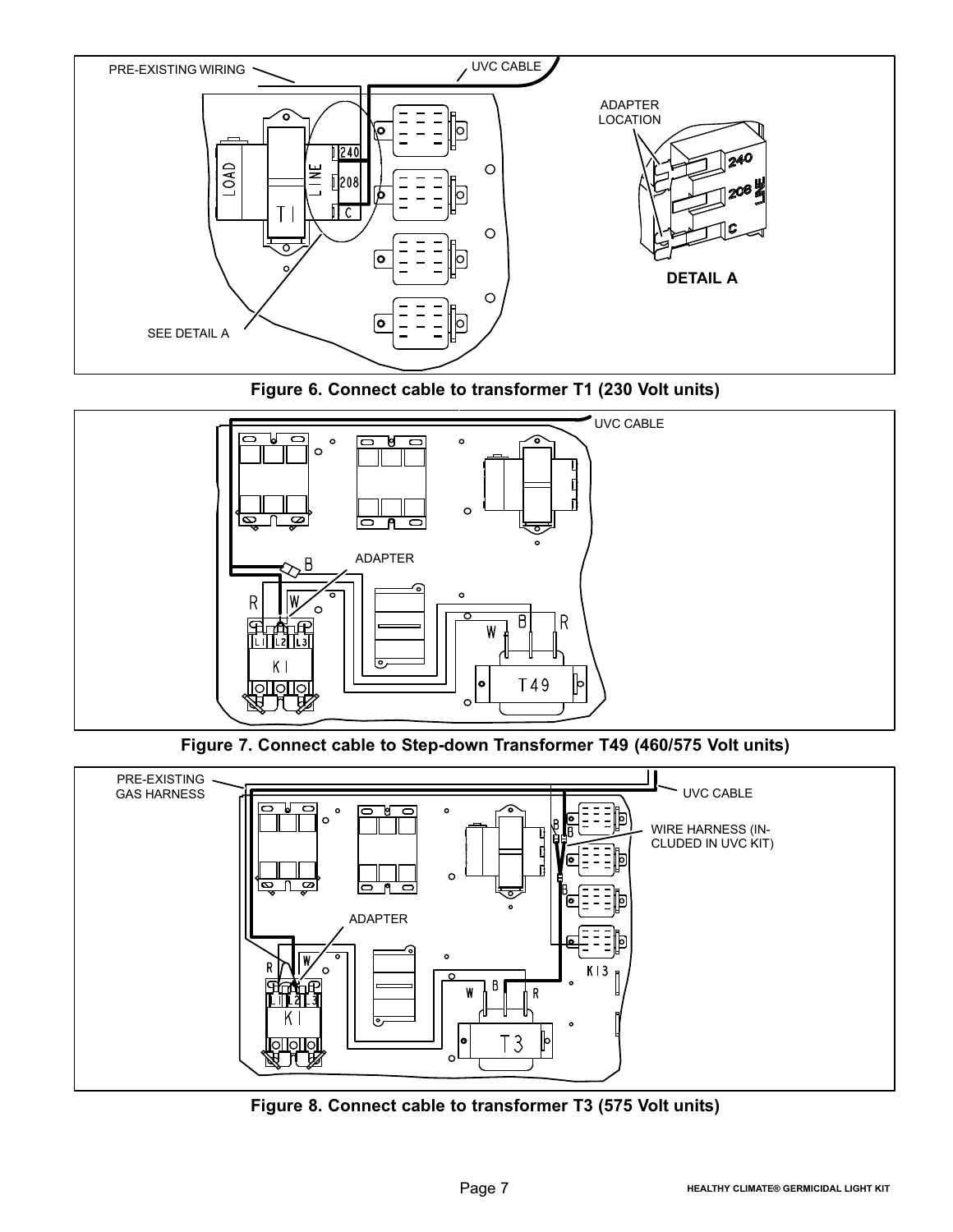### Installation of Convoluted Tubing for Shielding Electrical Wiring

- 1. Install (2) 36" long, 1" diameter convoluted tubing (included in the kit) to shield electrical wiring running along the coil bracket (see figure 9). The tubing is split type making it easy to slip on the wiring. Black wire ties are provided to tie the tubing in place.
- 2. Install (2) 9" long, 1" diameter convoluted tubing (included in the kit) to shield freeze−stat wiring (if applicable) and tied using black wire ties (see figure 9).
- 3. Install (1) 24" long, 1" diameter convoluted tubing (included in the kit) to shield electrical wiring along the top of the rooftop unit between blower deck and control panel (see figure 9). Black wire ties are provided to tie the tubing in place.
- 4. In addition, aluminum tape (not provided) can be used if needed to further shield any other surface of concern.

NOTE:− The cable should not extend past the UVC assembly to be in direct line of sight of UVC lamp.



## Figure 9. Installing Convuluted Tubing

### Installation of sheet−metal shield panel

To block the UVC light from reaching the filter access door, install the sheet−metal panel (see figure 10).

With the left flange of the triangular sheet metal panel facing out, insert and lower the bottom of the panel through the opening in the filter access door, to the right of the coil and ahead of the refrigerant lines. Slide the panel against the coil bracket and align the holes of the panel with the pre−punched holes on the coil bracket. Use #10 screws (included) to attach the panel to the coil bracket.

NOTE − The view port in the triangular panel provides a visual verification when the UVC lamp is turned on. Do not remove the view port as it shields UVC light and protects eyes from UVC exposure.



Figure 10. Installing Triangular Panel